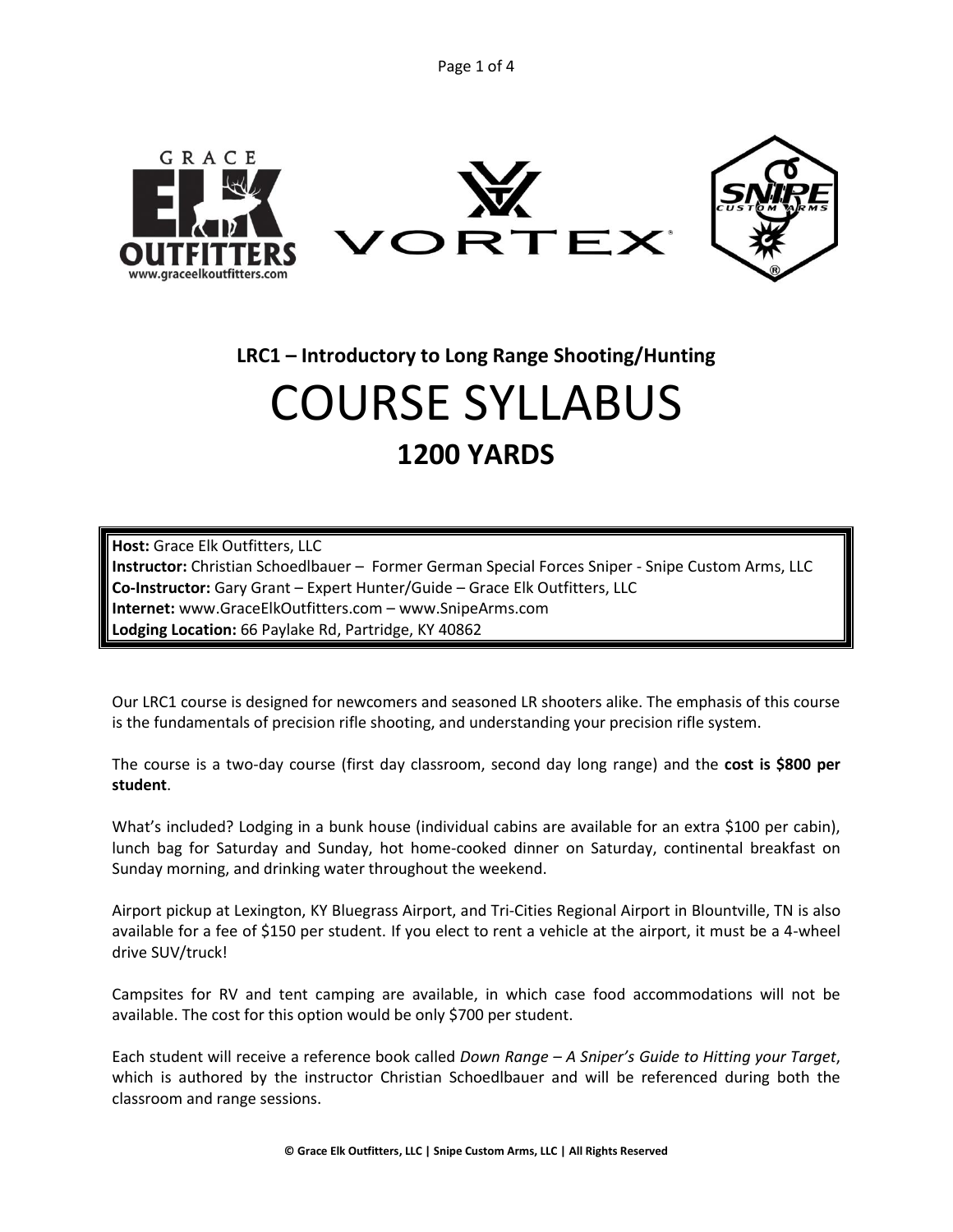Need a rifle? We've got you covered with custom rifles available for rent. We have a limited number of rifles available, and we will rent them out for \$150 per rifle on a first come first serve basis. Ammunition for each of our rifles is also available to purchase. Note: Customer supplied ammo cannot be used in our rental rifles! Please contact us directly if you would like to rent a rifle system and purchase ammunition.

## **Requirements to participate in our shooting class:**

- $\Box$  You must be at least 18 years of age (anyone under 18 must be under parental supervision)
- $\Box$  You must be in good mental and physical condition
- □ You must not be under the influence of alcohol, narcotics, or illegal substances
- $\Box$  You must be allowed by federal law to possess and handle firearms
- $\Box$  You must be a sufficient rifleman at 100 yards

## **Things you need to bring to the classroom (day one):**

- □ Government issued photo ID (driver's license preferred)
- □ Data book or plot sheets (We highly recommend the purchase of a data book, like *Impact Data Books*. Free plot sheets are available upon request)
- $\Box$  Unloaded rifle (ammunition is not allowed in the classroom)
- □ Calculator
- $\Box$  Ballistic calculator (Free Android and iPhone apps are available in your app store if you want/need to use your cell phone. We recommend the app "Shooter", "Ballistic AE", and "Applied Ballistics")
- □ Notepad
- □ Pen or pencil
- $\Box$  Snacks and drinks (nonalcoholic, of course, water will be available free of charge)

## **Things you need to bring to the range (day two):**

- □ Government issued photo ID (driver's license preferred)
- □ Data book or plot sheets (We highly recommend the purchase of a data book, like *Impact Data Books*. Free plot sheets are available upon request)
- $\Box$  Scoped rifle (scope with at least 10x magnification and scope level)
- $\Box$  Spotting scope (if available)
- $\Box$  Appropriate paperwork such as tax stamp, trust, etc. if you are using a sound suppressor.
- $\Box$  Approximately 140 rounds of ammunition (same bullet and powder grain if possible)
- □ Calculator
- $\Box$  Ballistic calculator (Free Android and iPhone apps are available in your app store if you want/need to use your cell phone. We recommend the app "Shooter", "Ballistic AE", and "Applied Ballistics")
- □ Notepad
- □ Pen or pencil
- $\Box$  Snacks and drinks (nonalcoholic, of course, lunch and water will be provided)
- □ Front rest or bi-pod
- □ Sand sock (rear rest)
- □ Eye protection (clear lenses recommended)
- $\square$  Ear protection (Quality electronic earmuffs recommended, like Howard Leight Impact Sport, Walker's Razor, or MSA Sordin. Electronic earmuffs are also available to rent for a \$10 fee per earmuff)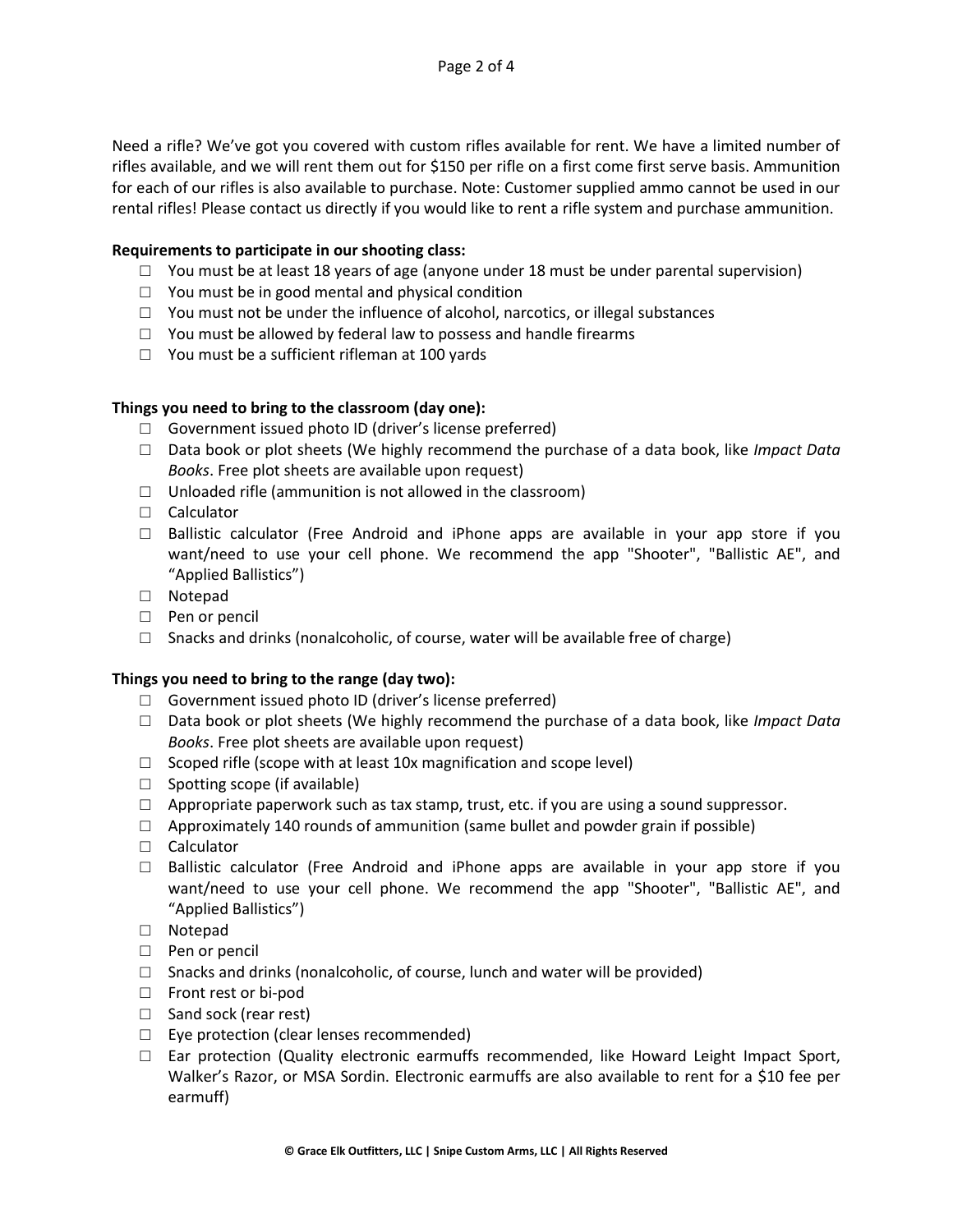- □ Shooting mat (highly recommended but not required)
- □ *Down Range – A Sniper's Guide to Hitting your Target*
- □ Weather appropriate clothing\*
- \* The range day will be held in any weather condition, with the exception of lightning. In the case of lightning the class will be stopped and each student will need to seek shelter in their vehicle. If it should not stop lightning, the class will be dismissed and each student may reschedule for a different class weekend. A refund of the class fee is not possible due to an act of nature beyond our control. If you are unable to reschedule, and you are concerned that refunds are not issued, we highly encourage you to consider travel insurance.

## **Class Agenda**

## *Each day will start and end with a short prayer to keep us safe and accident free!*

## **Day ONE - Classroom (approximately 4-6 hours, depending on students' abilities):**

- $\Box$  Welcome A short welcome and introduction of the instructors
- $\Box$  Safety briefing Can't do it without it
- $\Box$  Signing of waivers Just a little attorney protection
- $\square$  Weapon system evaluation Let's see what you've got
- $\Box$  Understanding your rifle system There are many like it, but this one is yours
- $\Box$  Written test (multiple choice, to test the already existing knowledge of our students)
- $\Box$  MOA vs MRAD Explaining and understanding angular measurements
- $\Box$  Rifle scope Explaining and understanding your rifle scope, 1<sup>st</sup> vs. 2<sup>nd</sup> focal plane
- $\Box$  Bullet flight affecters Explaining and understanding how nature will cause you to miss
- $\Box$  Barrel and chamber Let's talk about things like bullet alignment to bore axis, twist rates/bullet stabilization, and heat management. It'll be interesting, we promise.
- $\Box$  Muzzle breaks How do they work, and what's the trade off?
- $\Box$  Triggers 1<sup>st</sup> stage vs. 2<sup>nd</sup> stage, take-up vs. creep, trigger break weight, and over travel
- $\Box$  Data book How to fill it out, and why it is of paramount importance to keep one
- $\Box$  Rifle/scope set-up Confirming the rifle/scope fits the student, and making necessary adjustments if needed
- $\Box$  Fundamentals Explaining and understanding the fundamentals of precision rifle shooting, like breathing, natural point of aim, trigger control, follow through, etc.
- $\Box$  Rifle maintenance How to properly care for your precision rifle systems
- $\Box$  Ammunition Let's talk about different bullet types and the ballistic coefficient G1 vs. G7
- $\Box$  Ballistic calculator How to use and adjust it. PART 1

## **Day TWO - Range (approximately 8-10 hours, depending on students' abilities and daylight):**

- $\Box$  Safety briefing Can't do it without it
- $\Box$  Group photo A digital memory lasts forever
- $\Box$  How to address the rifle system in the prone position
- $\Box$  Scope zeroing Confirming your weapon system is indeed zeroed
- $\Box$  Ballistic calculator How to use and adjust it. PART 2
- $\Box$  Applying your newfound knowledge (from day one) in an approximately 140-round shooting session out to 1200 yards!